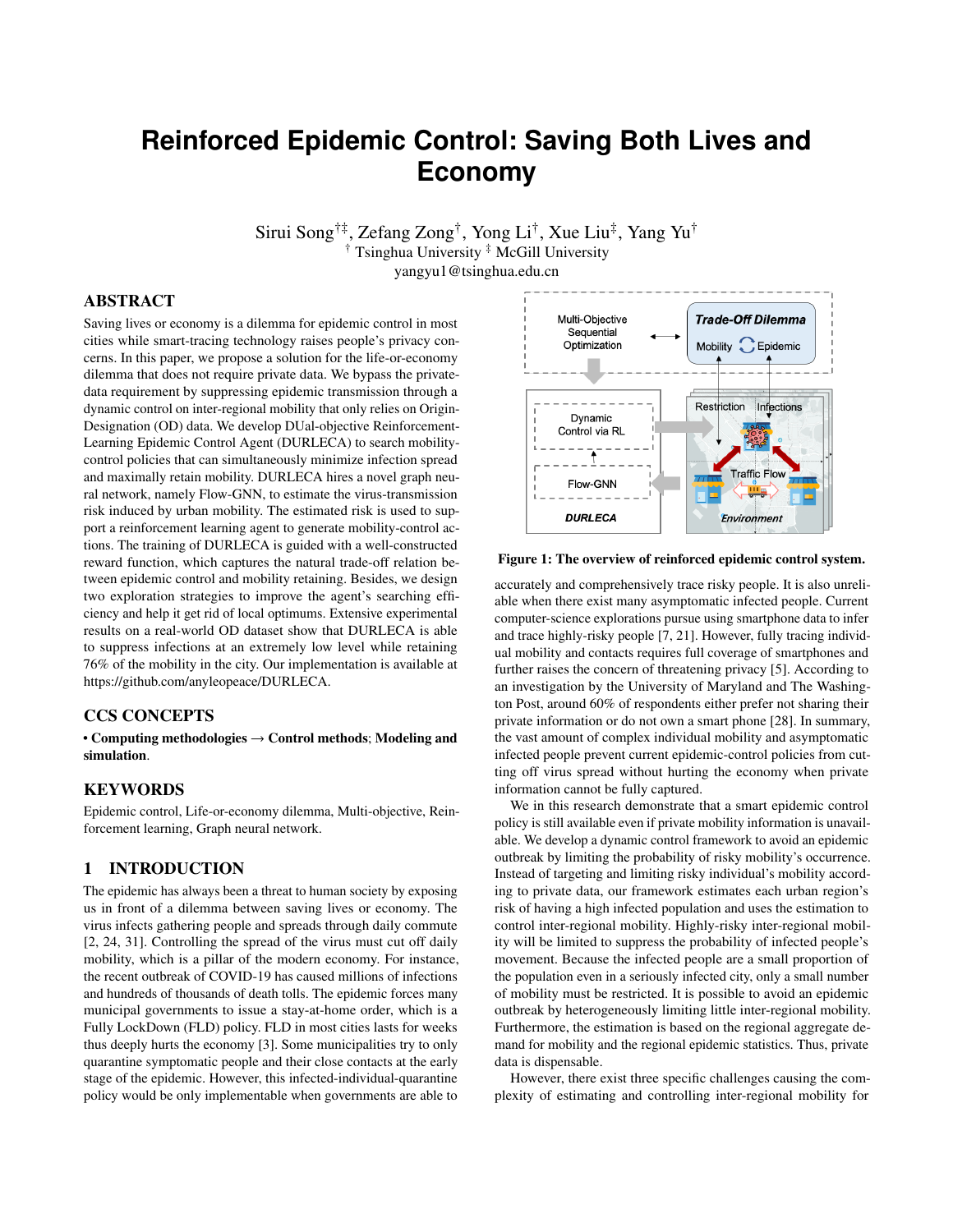suppressing the infection and protecting the economy. First, urban mobility is vast and temporally varying, making it hard to target the really risky mobility. Further, the requirements of the policy's practicality sophisticate the design of the epidemic-control policy. An implementable control policy cannot continuously quarantine the same urban region for too long. Last but not the least, the search for policy is difficult. Due to the exponentially-increasing nature of epidemics, the number of future infections is a highly non-convex function of each previous decision, making it hard to explore the policy space. Furthermore, the dual objectives cause the policy exploration often end up stuck in local optimums, which is also exacerbated by the non-convexity of infections.

With the consideration of the above challenges, we develop a DUal-objective Reinforcement-Learning Epidemic Control Agent (DURLECA) framework by combining Graph Neural Network (GNN) and Reinforcement Learning (RL) approach, to search out an effective mobility-control policy. DURLECA hires a GNN to estimate the virus-transmission risk induced by urban mobility, which is a dynamic flow on a graph. Based on the estimated risk, the RL agent periodically determines the extent of the restriction on each interregional mobility. The GNN of DURLECA is developed with a novel architecture, namely Flow-GNN, to fit the virus spread process on mobility flows, which existing GNN architectures are incompatible to characterize. We also carefully construct a reward function for the RL agent to precisely capture the natural trade-off relation between epidemic control and urban-mobility retaining. The reward function also considers the difference between continuous and intermittent restrictions on the same region. Furthermore, we develop two RL exploration strategies that appropriately incorporate epidemic expert knowledge for guiding and stabling policy exploration.

Supported by a Susceptible-Infected-Hospitalized-Recovered (SIHR) epidemic simulation environment developed from the traditional SIR model [\[14\]](#page-7-8), DURLECA is able to successfully search out a mobilitycontrol policy that suppresses the epidemic and retains most of the mobility. Our experiments on a real-world mobility dataset collected in Beijing demonstrate the effectiveness of DURLECA. Even if the city starts to suppress an epidemic<sup>[1](#page-1-0)</sup> whose  $R_0 = 2.1$  after 20 days of discovering the first patient, DURLECA still finds out a policy where:

- The peak demand for hospitalization is under  $1.3\%<sub>o</sub><sup>2</sup>$  $1.3\%<sub>o</sub><sup>2</sup>$  $1.3\%<sub>o</sub><sup>2</sup>$  of the whole population. The average demand for hospitalization is controlled under 0.4‰.
- 76% of the total mobility is retained. In more than 70% intervened days, two-thirds regions retain over 70% mobility. No region ever experiences a stringent day, i.e., daily retained mobility lower than 20%.

In summary, the contribution of this paper is in three-folds:

• We bypass the privacy concern for smart epidemic control. Instead of directly tracing and quarantining risky individuals, we suppress the risk of an epidemic outbreak by estimating and restricting risky inter-regional aggregate mobility.

- We develop DURLECA to dynamically generate customized control actions for inter-regional mobility, which allows a smart solution for the life-or-economy dilemma of epidemic control.
- We propose innovative approaches to guarantee DURLECA's capability. We design a novel GNN architecture that can fit the epidemic transmission dynamics. Our RL reward function captures the nature of the trade-off relation between epidemic suppressing and mobility retaining, and reflects practical requirements. We also develop two RL exploration strategies that appropriately incorporate epidemic expert knowledge for guiding and stabling policy exploration.

# 2 PRELIMINARY AND PROBLEM FORMULATION

During the stay-home order of COVID-19, governments distribute mobility quotas per day to each household for retaining the basic economic activities, such as people's procurement for food. According to the current quota regulation, we develop a new policy environment. We assume that the government periodically predicts or collects aggregate demands for inter-regional mobility of every Origin-Destination (OD) pair. The government also collects information about the number and location of current discovered patients. Those pieces of information are used to determine the quotas for each inter-regional mobility. The quota-distribution aims at minimizing the risk of epidemic break out in the foreseeable future periods while maximizing the mobility demands. We in this section present the modeling of mobility and epidemic that supports quota allocation.

#### 2.1 Mobility Modeling

We model a city's urban-mobility demand at time step  $\tau$  as a mobility matrix  $M_d^{\tau}$ , whose element  $M_{i,j}^{\tau}$  represents the inter-regional mobility demand, i.e., the number of people who demand to move, from  $i$  to  $j$ . According to  $M_d^{\tau}$  and the epidemic information, the city government determines a mobility quota matrix  $p^{\tau}$  at  $\tau$ , whose element  $p_{i,i}^{\tau}$  is the quota rate distributing to the mobility demand from  $i$  to  $j$ . Therefore, the allowed inter-regional mobility denoted by  $M_{p,i,j}^{\tau}$  is calculated according to the following equations.

$$
M_{p,i,j}^{\tau} = p_{i,j}^{\tau} M_{d,i,j}^{\tau},\tag{1}
$$

$$
M_p^{\tau} = \mathcal{T}(M_d^{\tau}, p^{\tau}) = M_d^{\tau} \odot p^{\tau}, \tag{2}
$$

where  $\mathcal T$  refers to the mobility control function and  $\odot$  denotes for element-wise multiplication. Note that  $M_d^{\tau}$ ,  $M_p^{\tau}$ , and  $p^{\tau}$  are  $K \times K$ matrices, where  $K$  is the number of regions in the studied city. We summarize the mobility-related notations in Appendix.

#### 2.2 Epidemic Modeling

The main challenge for urban epidemic control comes from infected people who are infectious but asymptomatic. Therefore, we develop a new epidemic model to capture the difference between asymptomatic people and symptomatic people. Our model is based on the traditional Susceptible-Infected-Recovered  $(SIR)$  model in public-health literature [\[14\]](#page-7-8). We introduce a new state beyond SIR and denote it by Hospitalized  $(H)$ . People in state  $H$  are infected with symptoms and thus will be quarantined or hospitalized. They will

<span id="page-1-0"></span><sup>&</sup>lt;sup>1</sup>The R0 is 0.19 ∼ 1.08 for SARS, 1.4 ∼ 2.8 for Influenza, 1.94 ∼ 5.7 for COVID-19, according to [https://en.wikipedia.org/wiki/Basic\\_reproduction\\_number.](https://en.wikipedia.org/wiki/Basic_reproduction_number)

<span id="page-1-1"></span><sup>&</sup>lt;sup>2</sup>The hospital bed density is 2.9 ‰ in U.S., 4.2‰ in China, and 13.4‰ in Japan, according to [https://www.indexmundi.com/g/r.aspx?v=2227&l=en.](https://www.indexmundi.com/g/r.aspx?v=2227&l=en)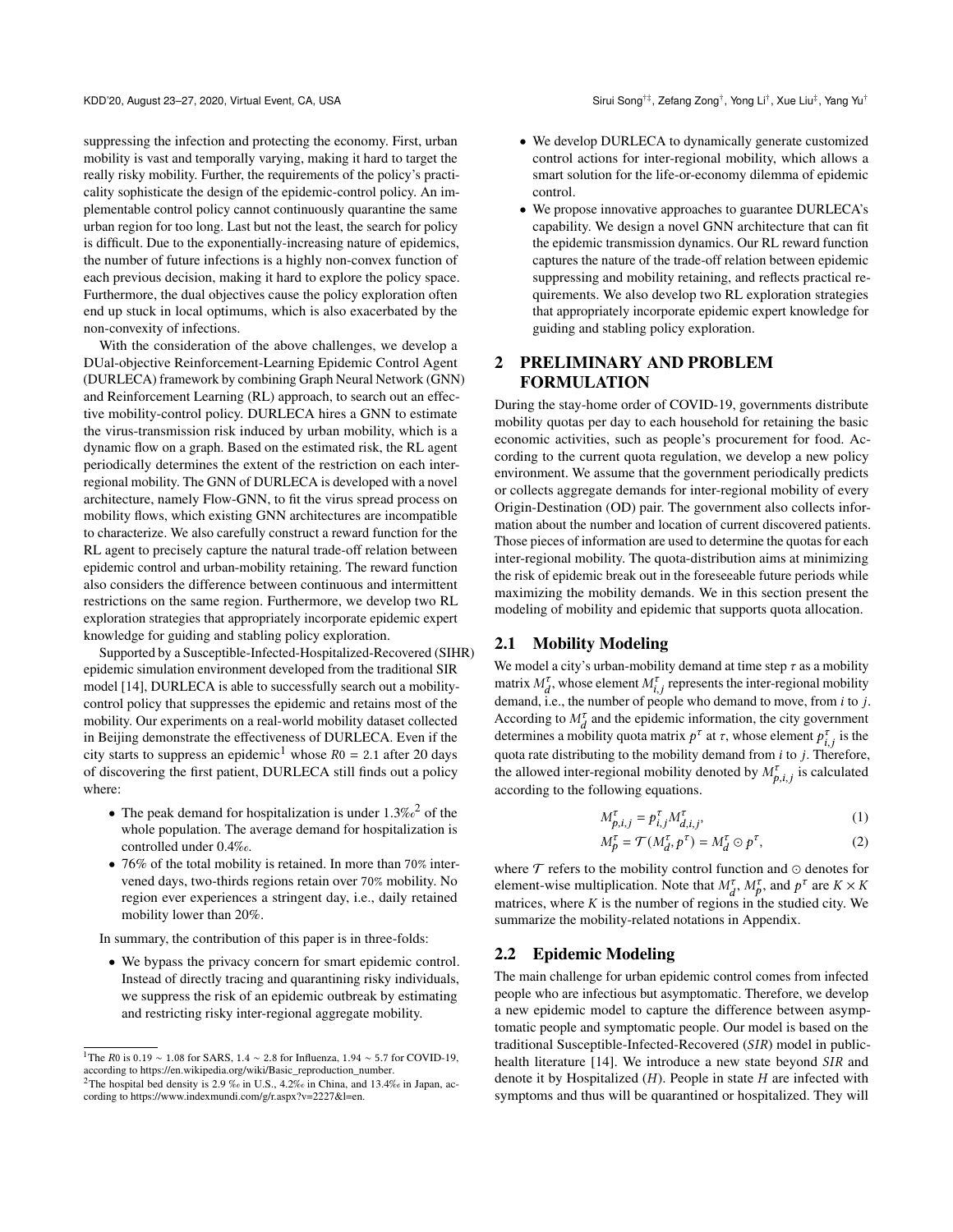not participate in urban mobility and will not contribute to new infections. We refer our model as  $SIHR$  model<sup>[3](#page-2-0)</sup>.

We use our *SIHR* model to capture the dynamic process of infection spread over urban mobility. We denote region *i*'s epidemic state by  $E_i^{\tau} = \{S_i^{\tau}, I_i^{\tau}, H_i^{\tau}, R_i^{\tau}\}\$ , whose each element respectively denotes the susceptible, infected, hospitalized, and recovered population of *i* at  $\tau$ . We use  $E_{v,i}^{\tau} = \{S_i^{\tau} + I_i^{\tau}, H_i^{\tau}, R_i^{\tau}\}\$  to represent the visible state of  $i$  at  $\tau$ , where the healthy people cannot be differentiated from infectious asymptomatic people. We denote the total population of  $i$ at  $\tau$  by  $N_i^{\tau}$ .

The epidemic state  $E_i^{\tau}$  is updated in each time step. For each time step  $\tau$ , we separate  $\tau$  into two sub-steps: mobility happens and infection occurs. At the mobility-happening sub-step, people accomplish their moves between regions. We use  $E_i^{s, \tau}$  to represent the epidemic state of the staying people while  $E_i^{m,\tau}$  represents the new arrival's. The overall epidemic state at the mobility-happening sub-step, denoted as  $\hat{E}_i^{\tau}$ , is calculated as follows:

$$
E_i^{s,\tau} = E_i^{\tau} - \sum_j \frac{M_{p,i,j}^{\tau}}{N_i^{\tau}} E_i^{\tau},
$$
 (3)

$$
E_i^{m,\tau} = \sum_i \frac{M_{p,j,i}^{\tau}}{N_j^{\tau}} E_j^{\tau},\tag{4}
$$

$$
\hat{E}_i^{\tau} = E_i^{s,\tau} + E_i^{m,\tau}.
$$
\n<sup>(5)</sup>

At the infection-occurring sub-step, people that stay at  $i$  infect each other. Simultaneously, new arrivals at  $i$  infect each other. Therefore, the epidemic state is updated as follows:

$$
S_i^{\tau+1} = \hat{S}_i^{\tau} - \frac{\beta_i^{s,\tau} S_i^{s,\tau} I_i^{s,\tau}}{N_i^{s,\tau}} - \frac{\beta_i^{m,\tau} S_i^{m,\tau} I_i^{m,\tau}}{N_i^{m,\tau}} - \alpha (N_i^{m,\tau} + N_i^{s,\tau}), \quad (6)
$$

$$
I_i^{\tau+1} = \hat{I}_i^{\tau} + \frac{\beta_i^{s,\tau} S_i^{s,\tau} I_i^{s,\tau}}{N_i^{s,\tau}} + \frac{\beta_i^{m,\tau} S_i^{m,\tau} I_i^{m,\tau}}{N_i^{m,\tau}} - \gamma \hat{I}_i^{\tau},\tag{7}
$$

$$
H_i^{\tau+1} = H_i^{\tau} + \gamma_i^{\tau} \hat{I}_i^{\tau} - \theta_i^{\tau} H_i^{\tau},\tag{8}
$$

$$
R_i^{\tau+1} = \hat{R}_i^{\tau} + \theta_i^{\tau} H_i^{\tau} + \alpha (N_i^{m,\tau} + N_i^{s,\tau}), \tag{9}
$$

where  $\{\hat{S}_i^{\tau}, \hat{I}_i^{\tau}, \hat{R}_i^{\tau}\}$  are elements of  $\hat{E}_i^{\tau}$ .  $\{\beta_i^{s,\tau}, \beta_i^{m,\tau}\}$  are the epidemic's transmission rate for the staying people and the moving people respectively.  $\gamma_i^{\tau}$  is the hospitalized rate and  $\theta_i^{\tau}$  is the recover rate. We use one set of  $\{\beta^s, \beta^m, \gamma, \theta\}$  for all regions at all time steps for simplification. We introduce how we estimate  $R_0$  in Appendix.

## 2.3 Multi-Objective Sequential Control Problem Formulation

The above mobility and epidemic modeling allow us to formulate the dynamic inter-regional mobility control problem for minimizing infections and maximizing mobility retaining, shown in Equation  $(10)~(11)$  $(10)~(11)$  $(10)~(11)$ :

$$
M_p^{\tau} = \mathcal{T}(M_d^{\tau}, p^{\tau}), \quad E_p^{\tau+1} = \mathcal{E}(M_p^{\tau}, E_p^{\tau})
$$
(10)

$$
P^{t,T} = \arg\max_{P} \sum_{\tau=t}^{I} O(M_P^{\tau}, E_P^{\tau}),\tag{11}
$$

<span id="page-2-3"></span>

Figure 2: The details of the proposed DURLECA.

where O is the objective function, satisfying  $\partial^2 O / \partial M_p \partial E_p < 0$  because of the trade-off nature between epidemic control and mobility retaining. O should also meet some practical requirements. In the next section, we detail the design of the objective function and use it as the reward function of the RL module of DURLECA. Besides, we particularly consider the fact that the frequency of government interventions is lower than the frequency of mobility. Therefore, the mobility and infection updates per hour while the government determines mobility quotas per four hours.

# 3 DURLECA

DUal-objective Reinforcement-Learning Epidemic Control Agent (DURLECA) is a GNN-enhanced RL agent to estimate regional infection risk and determine mobility quota. An overview of DURLE-CA is shown in Figure [2.](#page-2-3) At each time step  $\tau$ , DURLECA acquires an observation  $E_{\nu}^{\tau}$  from the environment. According to  $E_{\nu}^{\tau}$  and the demand mobility  $\{M_d^{\tau}, M_d^{\tau+1}, M_d^{\tau+2}, M_d^{\tau+3}\}\$ , our RL agent gives a control action  $p^{\tau}$  for the optimization problem in Equation [\(11\)](#page-2-2). In the rest of this section, we provide the details of DURLECA.

#### 3.1 Reinforcement Learning

We now re-formulate the multi-objective sequential control problem using the basic factors of RL, i.e., state, action, reward, and learning algorithm.

**State:** We take the visible epidemic state  $E_{v}^{\tau}$ , its temporal oneorder derivatives  $\nabla_{\tau} E_{v}^{\tau}$ , the mobility demand  $\{M_{d}^{\tau}, M_{d}^{\tau+1}, M_{d}^{\tau+2}, M_{d}^{\tau+3}\},$ and the historical mobility loss  $L^{\tau}$  (defined later) as the state for RL.

Action: The action of RL is defined as the mobility restriction  $p^{\tau}$  determining the quota rate for each inter-regional mobility at  $\tau$ . Each element of  $p^{\tau}$  is a real number between 0 and 1.

<span id="page-2-2"></span><span id="page-2-1"></span>Reward: The reward function is designed to reflect the objective  $O$  of the optimization problem in Equation [\(11\)](#page-2-2). It includes two terms: an infection-spread-cost term and a mobility-restriction-cost term. In order to guide the RL agent to effectively find an effective and practical mobility-control policy. We design the reward function to satisfy the following three requirements:

• Reflecting the trade-off relation between infection control and mobility retaining.

<span id="page-2-0"></span><sup>&</sup>lt;sup>3</sup>This modeling is different from the SEIR model [\[15\]](#page-7-9) which assumes the asymptomatic people are not infectious.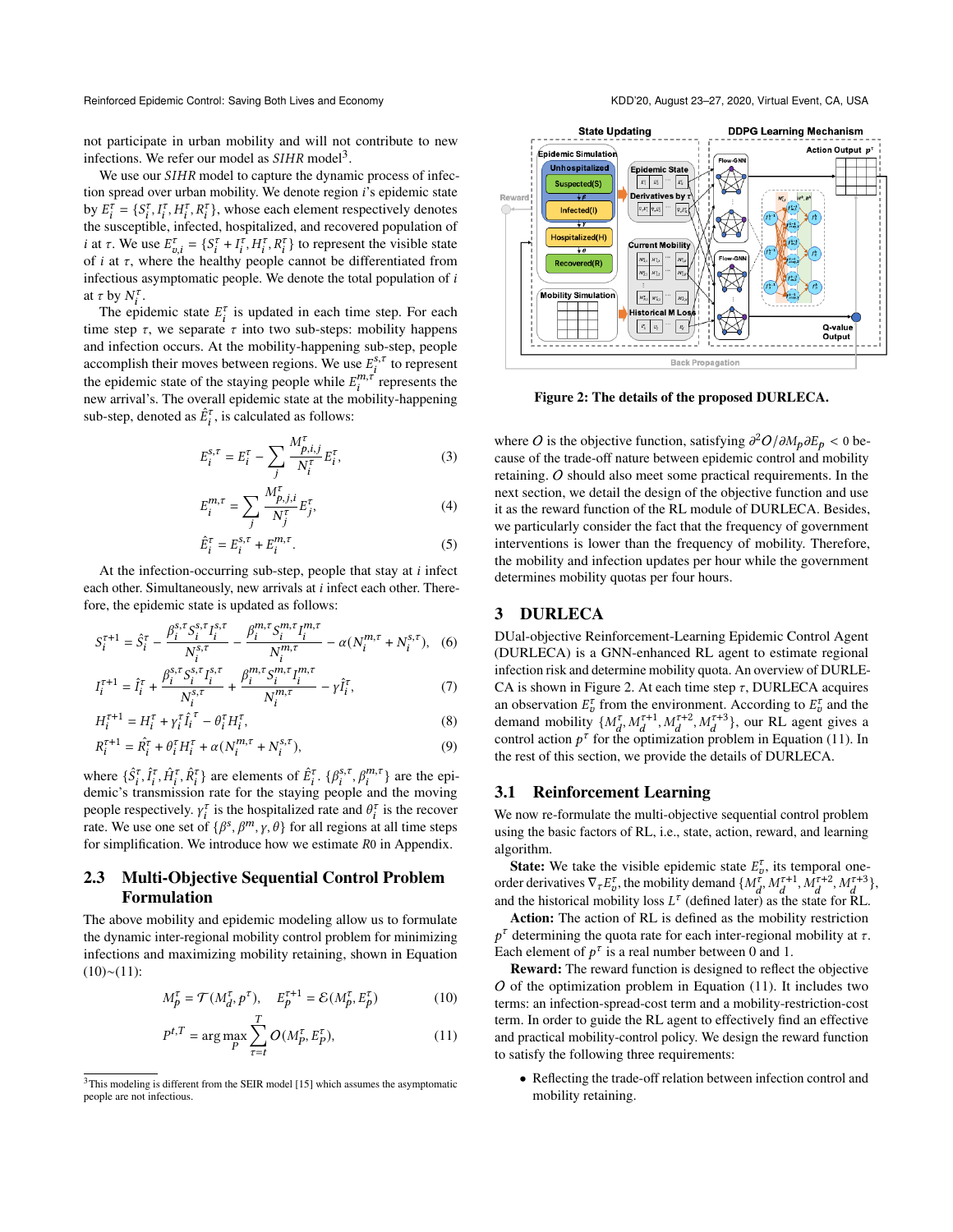- Capturing the exponential growth of the social cost caused by infection spread. The social cost is low when the infected population is small. However, the social cost will skyrocket once the infection population exceeds the capacity of the city's healthcare system.
- Penalizing continuous mobility restrictions in the same region. People's tolerance for mobility restrictions is limited. Thus, the reward function has to include a growing penalty for continuously restricting the same region.

According to the above three requirements, we separately design the infection-spread-cost term and mobility-restriction-cost term. We denote the infection-spread-cost by  $R_h^{\tau}$  and model it as follows:

$$
R_h^{\tau} = k_h \exp\left(\frac{\frac{1}{K} \sum_i H_i^{\tau}}{H_0}\right),\tag{12}
$$

where  $k_h$  is a hyper-parameter determining the start-up social cost of a city having the first patient while  $H_0$  is a hyper-parameter determining how the social cost increase along with the number of patients. The mobility-restriction-cost term is denoted by  $R_m^{\tau}$  and defined below:

$$
L_i^{\tau} = \sum_{t=0}^{\tau-1} \lambda^{\tau-t} \frac{M_{d,i}^t - M_{p,i}^t}{\overline{M_{d,i}}},
$$
\n(13)

$$
R_m^{\tau} = \frac{1}{K} \sum_{i} \exp(\frac{L_i^{\tau}}{L_0}) \frac{M_{d,i}^{\tau} - M_{p,i}^{\tau}}{M_{d,i}}.
$$
 (14)

Here,  $L_i^{\tau}$ , the historical mobility loss, is the amount of mobility restricted in history and induces an exponentially-growing penalty  $R_m^{\tau}$  on the current restriction. The hyper-parameter  $\lambda$  determines the discount rate of historical restrictions' impacts. The hyper-parameter  $L_0$  determines how large the penalty is for continuously limiting the same region. Finally, we develop the RL reward function  $\Re$  as follows:

$$
\mathcal{R}(M_p^{\tau}, E_p^{\tau}) = -(R_m^{\tau} + R_h^{\tau}).
$$
\n(15)

Note that our design enables the reward function to reflect that the infection-spread-cost booms once the whole city's hospitalized population exceeds the city's healthcare system capacity while the mobility-restriction-cost skyrockets if any single region is continuously restricted for multiple periods.

Learning Algorithm: DURLECA employs a Deep Deterministic Policy Gradient (DDPG) [\[16\]](#page-7-10) agent to search for mobility-control policy because the action space is continuous. The DDPG agent is composed of a critic network and an actor network. The critic network aims to estimate the expected reward gained by a control action. The actor network searches for the best action, which gives quota rates for all inter-regional mobility, by maximizing the critic network's output. We use Parameter Noise [\[23\]](#page-7-11) to improve exploration during RL training.

#### 3.2 Flow-GNN

Both critic and actor networks have to well capture the graph nature of urban mobility, where regions are nodes connected by OD flows. Therefore, we adopt GNN to develop both of them. We design a novel GNN architecture so that GNN can characterize the epidemic transmission process driven by regional infection aggregation upon inter-regional mobility. We refer our proposed GNN as Flow-GNN, which is developed on the basis of GraphSage [\[10\]](#page-7-12).

In particular, we design Flow-GNN fit for the low-frequency mobility control associated with high-frequency mobility dynamics. Considering that we determine mobility quota per four hours, we include 4 Flow-GNN layers in our network and input edge information chronologically. The edge-input information for the  $k$ -th layer is  $M_*^{\tau+k-1}$ . We use  $f_i^k$  to denote the feature of region *i* outputted by the  $k$ -th GNN layer and calculate it according to the following equations:

<span id="page-3-0"></span>
$$
f_{stay,i}^{k-1} = (1 - \sum_{j} \frac{M_{*,i,j}^{\tau+k-1}}{N_i^{\tau+k-1}}) f_i^{k-1},
$$
\n(16)

<span id="page-3-1"></span>
$$
f_{in,i}^{k-1} = \sum_{j} \frac{M_{*,j,i}^{\tau+k-1}}{N_j^{\tau+k-1}} f_j^{k-1},\tag{17}
$$

<span id="page-3-2"></span>
$$
f_i^k = \sigma(W^k(f_{in,i}^{k-1}, f_{stay,i}^{k-1}) + B^k).
$$
 (18)

Here  $(f_{\text{ini}}^{k-1}, f_{\text{staul}}^{k-1})$  denotes for concatenation,  $\sigma$  is a non-linear activation function, and  $W^k$ ,  $B^k$  are trainable parameters. Specifically, we input the first layer with  $f_i^0 = \{E_{i,i}^{\tau}, \nabla_{\tau} E_{i,i}^{\tau}\}.$ 

The above equations correspond to our modeling of epidemic transmission in Section 2.2, where we separate each time step  $\tau$ into mobility-happened sub-step and infection-occurred sub-step. Equation [\(16\)](#page-3-0) describes the epidemic feature of staying population at mobility-happened sub-step while Equation [\(17\)](#page-3-1) represents the new-arrival population's epidemic feature in the same sub-step. Equation [\(18\)](#page-3-2) characterizes the epidemic transmission in the staying population and the new-arrival population.

#### 3.3 Exploration Strategies

The exponentially-increasing nature of epidemics and our dual objectives cause difficulties for RL exploration and increase the agent's risk of falling into local optimums. We design two RL exploration strategies to address this problem. The first strategy is to incorporate pseudo-expert knowledge to improve RL searching efficiency. The second is to protect the agent from falling into local optimums by stopping it from exploring apparently unreasonable policies.

Generating-and-Incorporating Pseudo Expert: We can generate simple but dynamic policies according to current epidemicmanagement experience, which can be a good start point for RL exploration. For instance, most cities currently restrict the mobility of regions with a large symptomatic population while a region has urgent reopening demand if it has been continuously locked down for a long time. Thus, we design a pseudo expert, which control  $p_{i,j}^{\tau}$ as follows:

<span id="page-3-3"></span>
$$
p_{i,j}^{\tau} = \begin{cases} 0 & \text{if } H_i^{\tau} > X_h \text{ and } L_i^{\tau} < X_l \\ 1 & \text{else.} \end{cases}
$$
 (19)

The expert will lock a region down based on two conditions: 1) the number of hospitalized, or symptomatic patients in this region, exceeds the threshold  $X_h$ ; 2) this region has not been restricted very much in history, reflected by that  $L_i^{\tau}$  does not exceed the threshold  $X_l$ . During testing, this expert is also used as a comparing baseline.

We let the agent first explore with expert's guidance and then gradually learn to explore by itself to outperform the expert. The idea is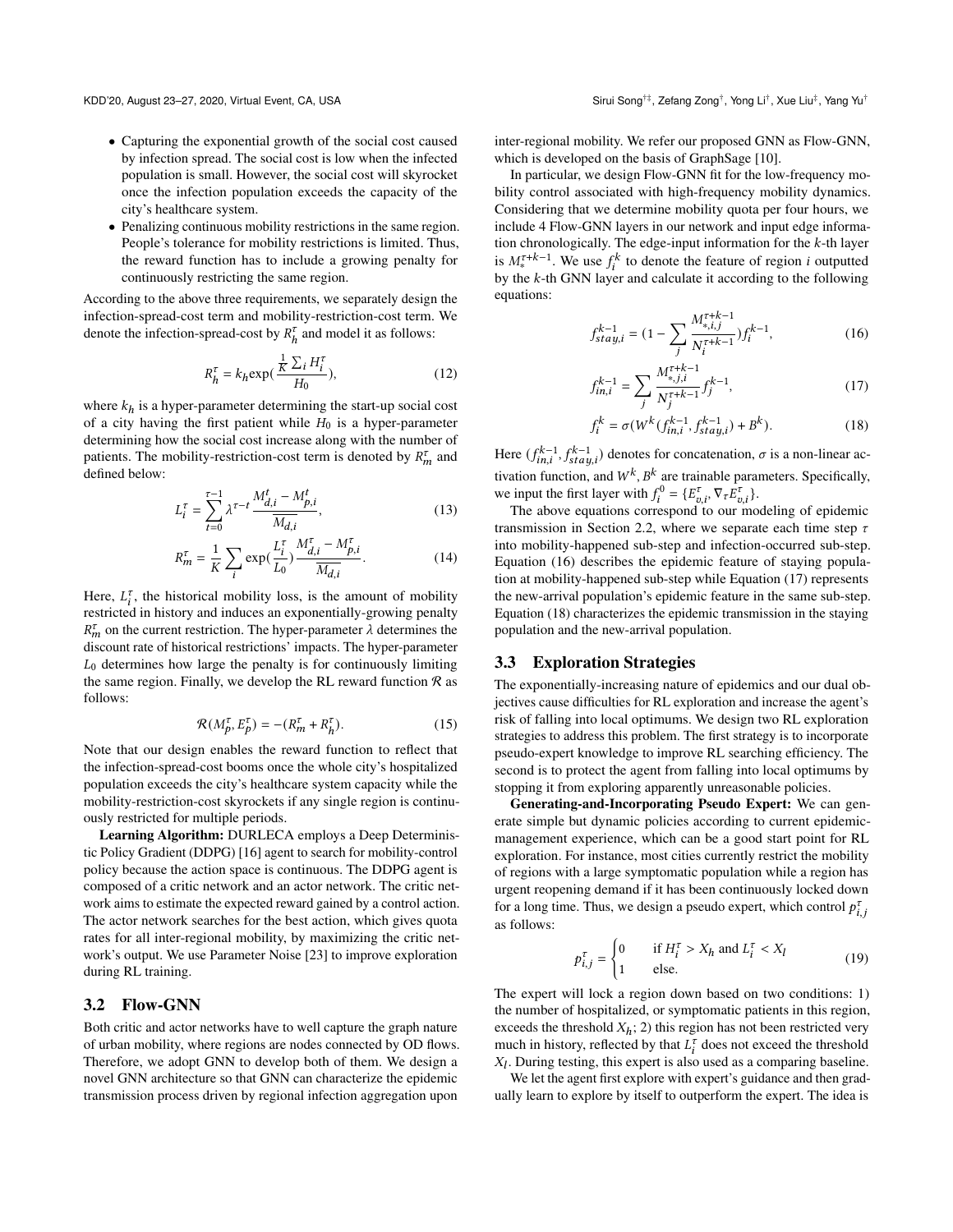inspired by the approach adopted to develop AlphaGO [\[27\]](#page-7-13). Specifically, we set an adaptive probability for the agent to directly choose the expert action instead of taking an action by itself during training. This design enables the agent to compare the pseudo-export strategy with its own, which avoids the agent to move towards inefficient directions at the initial stage of training. The adaptive probability decreases along with training steps, which enables the agent to broadly explore and outperform the expert at the later stage of training.

Avoiding Extreme Points: The wide exploration might lead the agent to fall into some extreme points. The training might be unstable due to a sudden large loss caused by a poor control action. Meanwhile, the strong incentive of avoiding the large loss will force the agent to fall into local optimal control policies, such as a forever fully-lockdown. To avoid such extreme points, we set two rules:

- The infection threshold  $I_t$ : If the agent explores into a state where the regional mean number of infected people exceeds  $I_t$ , it will end the episode and receive a large penalty.
- The lockdown threshold  $L_t$ : If the agent explores into a state where there exists a region *i* that  $L_i^{\tau}$  exceeds  $L_t$ , it will end the episode and receive a large penalty.

The two rules are straightforward but effective to help the RL agent avoid potential local optimums.

# 4 EXPERIMENTAL EVALUATIONS

In this section, we conduct extensive experiments to answer the following research questions:

RQ1: Can DURLECA resolve the life-or-economy dilemma? RQ2: Can DURLECA adapt to both early intervention and late intervention?

RQ3: Can DURLECA be generalized to different cities and different diseases?

Besides, we conduct ablation studies in Appendix to evaluate the effectiveness of our proposed Flow-GNN and RL exploration strategies.

#### 4.1 Dataset

We use a real-world OD dataset collected by a mobile operator in Beijing to evaluate DURLECA. The dataset divides Beijing into  $17 \times 19$  regions and covers 544,623 residents. Averagely, each region has 1686 observed residents. The dataset covers 24-hour OD-flows for the whole month of January 2019. We repeat the one-month data 24 times and get a prolonged dataset of 24 months so that we have a sufficiently long period for discussing epidemic control. We list other details in Appendix.

# 4.2 Metrics and Settings

We design six metrics to evaluate the performance of DURLECA on resolving the life-or-economy dilemma. We introduce the metrics in the following and summarize them in Table [1.](#page-4-0)

We select three metrics to assess the epidemic-suppressing performance of an epidemic control policy, including the total number of infected people that is equal to  $R$  at the end of the epidemic period, the mean number of hospitalized people whose value is the mean of  $H$  over time, and the peak demand for hospitalization capacity that is equal to the max value of  $H$  over time. Total  $R$  determines the total social medical costs while both Mean/Max of  $H$  reflect the sustained

<span id="page-4-0"></span>

| Metric       | Value      | Physical Meaning                 |
|--------------|------------|----------------------------------|
| Mean/Max $H$ | $0 - 1686$ | Temporal mean/max of $H$         |
| Total $R$    | 0-1686     | Total $R$ after the epidemic     |
| Q            | $0-1$      | Total quota rate                 |
| $T_{20\%}^c$ | $0 - 744$  | The city 20%-mobility duration   |
| 20%          | $0 - 744$  | The region 20%-mobility duration |

Table 1: The summary of metrics and related value ranges.

and peak pressure on the healthcare system. We also select three metrics to assess the mobility-retaining performance of an epidemic control policy, including the total ratio of retained mobility  $Q$ , the duration of stringent mobility restrictions on the whole city  $T_{20\%}^c$ , and the duration of stringent mobility restrictions on the most restricted region  $T_{20\%}^r$ .

**Epidemic Settings:** Without the loss of generality, we set  $\beta_s$  =  $\frac{0.3}{24}$ ,  $\beta_m = \frac{3}{24}$ ,  $\gamma = \frac{0.3}{24}$ ,  $\theta = \frac{0.3}{24}$  in most of our experiments. The estimated basic reproduction number  $R_0$  is 2.1.

**Intervention time:** We define  $t_{start}$  as the time when the policymakers discover the epidemic and start to intervene. In our experiments, we compare results with  $t_{start} = 0, 10, 20$ .

For more details about our experiment settings, please refer to Appendix. Our implementation is available online at [https://github.](https://github.com/anyleopeace/DURLECA) [com/anyleopeace/DURLECA.](https://github.com/anyleopeace/DURLECA)

## 4.3 Performance Comparison

Baselines: We set four different expert baselines to simulate different real-world expert policies and compare them with DURLECA on resolving the life-or-economy dilemma.

- EP-Fixed: In the real world, a simple but inflexible control is to restrict all mobility in the city. For simulation, we design EP-Fixed to give a fixed quota rate  $X_q$  to all interregional mobility during the whole epidemic period. We set  $X_q = \{0.15, 0.2\}$  in our experiments, as we find them at the boundary of successfully controlling the epidemic.
- EP-Soft: We design an expert baseline following Equation [\(19\)](#page-3-3), which softly depends on the historical mobility loss  $L_i^{\tau}$  and the current hospitalized population  $H_i^{\tau}$  to determine whether to lock down a region. We set  $X_h = 0, X_l = 168$ in our experiments.  $X_h = 0$  guarantees the expert receive equivalent information compared with DURLECA.  $X_l = 168$ corresponds to the real-world control policy in some countries: a continuous 7-day (168-hour) lockdown.
- EP-Hard: Without softly depending on the historical mobility loss, an expert can reopen a region if it has been locked down for successive  $X_t$  days. This expert, namely EP-Hard, gives daily quota as follows:

$$
p_{i,j}^{\tau} = \begin{cases} 0 & \text{if } H_i^{\tau} > X_h \text{ and } \sum_{t=1}^{X_t} M_{p,i}^{\tau-t} > 0 \\ 1 & \text{else.} \end{cases} \tag{20}
$$

We set  $X_h = 0, X_t = 7$  for a similar reason of EP-Soft.

• EP-Lockdown: The most robust and conservative policy is to lock down the whole city until the epidemic ends. To simulate it, we design an expert following Equation [\(19\)](#page-3-3) but with  $X_h = 0, X_l = inf$ . It can lock down a region for an any-long time until the hospitalized population becomes zero.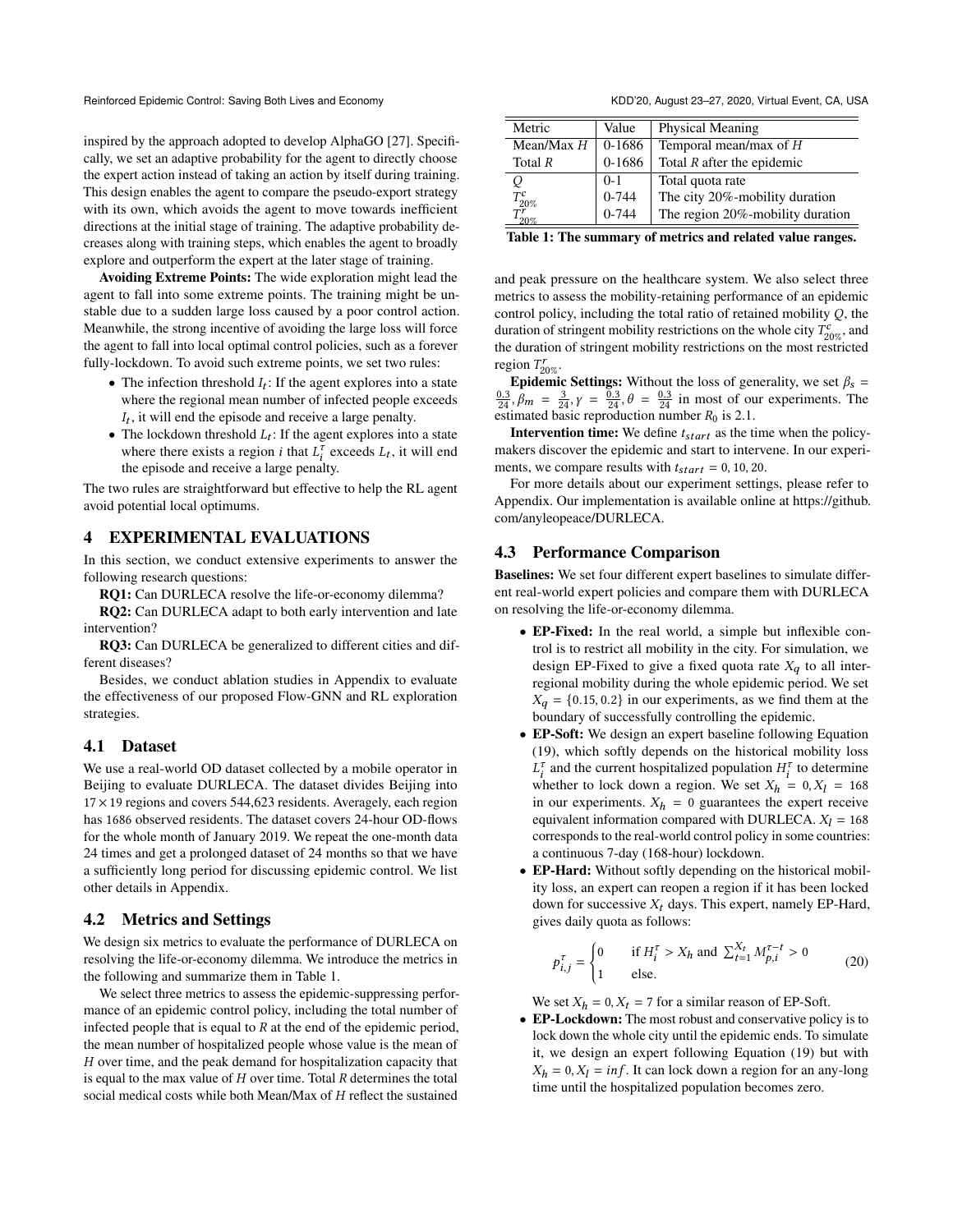KDD'20, August 23–27, 2020, Virtual Event, CA, USA

<span id="page-5-1"></span>

Figure 3: The simulation visualization of DURLECA and selected baselines when  $t_{start} = 20$ . Main Figure: The number of hospitalized people along with time. Upper Right: The histogram for  $Q_i^{\tau}$ . Best viewed in color.

<span id="page-5-0"></span>

|                 | Mean/Max H   | Total R | O    | 20%          |     |
|-----------------|--------------|---------|------|--------------|-----|
| No Intervention | 27.21/157.55 | 1069.29 |      |              |     |
| EP-Fixed 20%    | 4.03/17.96   | 877.32  | 0.20 | 724          | 724 |
| EP-Fixed 15%    | 0.44/1.55    | 10.18   | 0.15 | 724          | 724 |
| EP-Soft         | 4.66/53.80   | 1040.68 | 0.57 | 9            | 19  |
| EP-Hard         | 0.45/1.78    | 8.31    | 0.13 | 36           | 36  |
| EP-Lockdown     | 0.41/1.42    | 5.75    | 0    | 27           | 27  |
| <b>DURLECA</b>  | 0.60/2.28    | 19.07   | 0.76 | $\mathbf{0}$ |     |

Table 2: The simulation results of DURLECA and all baselines when  $t_{start} = 20$ .

Results and Analysis: We compare DURLECA with all baselines when  $t_{start} = 20$  in Table [2.](#page-5-0) We also visualize three selected results in Figure [3.](#page-5-1) Expert baselines can achieve only one goal in the life-or-economy dilemma, while DURLECA can achieve both.

EP-Soft can retain 57% of the total mobility. However, it leads to an epidemic outbreak, reflected by the super-high value of Mean/Max  $H$  and Total  $R$ . The healthcare system will break down. EP-Fixed  $(X_q = 15\%)$ , EP-Hard and EP-Lockdown can keep Mean/Max *H* at a low level so that the healthcare system will not be overwhelmed. However, the low value of  $Q$  indicates that all of them fail to retain mobility. The large value of  $T_{20\%}^c$  and  $T_{20\%}^r$  demonstrates that some regions and the city have to experience long-term lockdown, which is an unacceptable damage to the economy. Besides, the differences of EP-Fixed (15%) and EP-Fixed (20%) in Mean/Max  $H$  and Total  $R$  also indicate that the expert control is very vulnerable to mobility perturbation. The above results also manifest that all those expert policies fail at resolving the life-or-economy dilemma of epidemic control.

Compared with those baselines, DURLECA simultaneously suppresses the epidemic and retains a large amount of mobility. DURLE-CA achieves low values of Mean/Max  $H$ , which guarantee the demands for hospitalization will not exceed the capacity of most countries. DURLECA also suppresses the total infected population at a

, Yong Li† , Xue Liu‡ , Yang Yu†

<span id="page-5-2"></span>

Figure 4: The spatial distribution and histogram of  $Q_i^{\tau}$  given by DURLECA. We select four periods from a "high-risk day" and a "low-risk day". Each grid in one of the four 17×19 maps represents a region in Beijing. Each histogram summarizes the distribution of quota rates in the respective period.

low level, about 1% of the total population. The red curve in Figure [3](#page-5-1) presents the performance of DURLECA in epidemic suppression.

DURLECA also retains the most mobility. 76% of the total mobility during the intervened period is retained. Furthermore, no regions will be fully locked down. DURLECA retains 70-100% mobility for most regions in the city. The economic loss due to epidemic control can be significantly reduced. In all, DURLECA successfully resolves the life-or-economy dilemma.

DURLECA's control is highly customized and dynamic, which is hard to be mimicked by human experts. In Figure [4,](#page-5-2) we visualize the spatial distribution of quota rates and the associated histogram in four selected periods. Figure [4](#page-5-2) manifests that DURLECA's smartness in distributing quotas according to both epidemic risks and mobility patterns. The agent tends to give more quotas in a low-risk and low-mobility period and give fewer quotas in either a high-risk or a high-mobility period.

# 4.4 Comparison of the Scenarios of Early/Late Intervention

To examine whether DURLECA is still effective if the government's intervention is later than the discovery of the first patient, we compare DURLECA's performance in three scenarios. We have discussed the very-late-intervention scenario where the government starts to act 20 days after discovering the first patient ( $t_{start} = 20$ ) in Section 4.3. Here, we compare the early-intervention scenario  $(t_{start} = 0)$  and the late-intervention scenario  $(t_{start} = 10)$ . The results are shown in Table [3.](#page-6-0)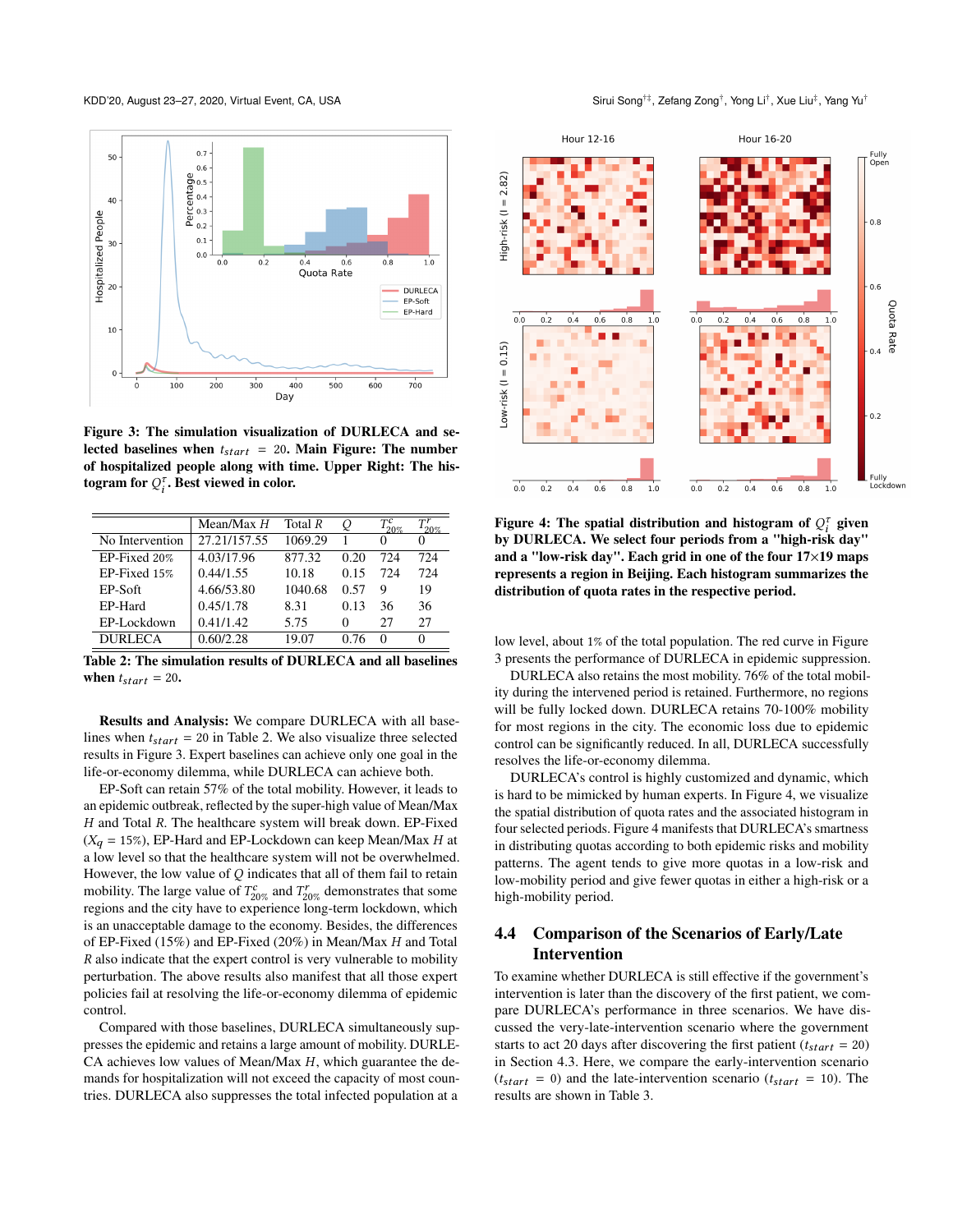We find that: 1) EP-Soft can control the epidemic in the earlyintervention scenario. Because the virus has not widely spread, restricting the few infected areas is enough for epidemic suppressing. However, it fails to avoid an epidemic outbreak in the lateintervention scenario. 2) EP-Hard and EP-Lockdown can control the epidemic under both scenarios. However, it will lock all risky regions down and cut off most mobility. 3) DURLECA successfully suppresses the epidemic while retains the majority of urban mobility in both scenarios.

<span id="page-6-0"></span>

|                | $t_{start}$ | Mean/Max H | Total $R$ | O    |
|----------------|-------------|------------|-----------|------|
| EP-Soft        | 0           | 0.02/0.03  | 0.08      | 0.18 |
| EP-Hard        | 0           | 0.03/0.04  | 0.10      | 0.13 |
| EP-Lockdown    | 0           | 0.01/0.03  | 0.09      | 0    |
| <b>DURLECA</b> | 0           | 0.03/0.04  | 0.27      | 0.73 |
| EP-Soft        | 10          | 4.67/62.10 | 1041.64   | 0.57 |
| EP-Hard        | 10          | 0.08/0.14  | 0.64      | 0.11 |
| EP-Lockdown    | 10          | 0.08/0.14  | 0.55      | 0    |
| <b>DURLECA</b> | 10          | 0.07/0.16  | 1.31      | 0.74 |

Table 3: The simulation results of DURLECA and three baselines when  $t_{start} = 0, 10$ .

## 4.5 Generalization Ability

We examine the generalization ability of DURLECA under different urban settings and diseases. Cities have different capacities for hospitalization treatment. Heterogeneous economic structures also cause cities' divergent tolerance for mobility restrictions. We vary the setting of  $\{H_0, L_0\}$ , which represents the change of urban features, and examine DURLECA's performance. The results are shown in Table [4.](#page-6-1) The results demonstrate that DURLECA can find out different policies responding to the change of urban settings. For instance, we find that a higher  $H_0$  leads to more mobility and more hospitalizations, which suggests that cities with higher hospitalization capacities can take more patients and retain more mobility. We also examine DURLECA's adaptiveness to various diseases. We vary the setting of  $\{\beta_m, \beta_s, \gamma, \theta\}$  to simulate different diseases with different  $R$ 0. We find that DURELCA is also able to adjust epidemiccontrol policy to adapt to different diseases (Table [5\)](#page-6-2). For instance, DURLECA provides loose mobility restrictions on low-R0 diseases but stringent mobility restrictions on high-R0 ones. DURLECA's adaptiveness to urban-setting and disease-setting changes not only demonstrates its generalization ability but also its smartness.

<span id="page-6-1"></span>

| H٥            | L <sub>0</sub> | Mean/Max $H$ | Total $R$ | О    |
|---------------|----------------|--------------|-----------|------|
|               | 72             | 0.54/1.74    | 10.02     | 0.38 |
| 3             | 72             | 0.60/2.28    | 19.07     | 0.76 |
| 10            | 72             | 2.79/6.34    | 223.29    | 0.90 |
| $\mathcal{R}$ | 48             | 1.69/4.60    | 153.54    | 0.88 |
| 3             | 72             | 0.60/2.28    | 19.07     | 0.76 |
| 3             | 168            | 0.45/1.58    | 16.69     | 0.71 |

Table 4: The simulation results of DURLECA with different  $H_0$ ,  $L_0$  when  $t_{start} = 20$ .

<span id="page-6-2"></span>

| $R_0$ | Mean/Max $H$ | Total R |      |
|-------|--------------|---------|------|
| 1.4   | 0.35/1.20    | 10.96   | 0.86 |
| 2.1   | 0.60/2.28    | 19.07   | 0.76 |
| 3.5   | 0.81/4.08    | 23.18   | 0.46 |

Table 5: The simulation results of DURLECA under epidemics with different  $R0$ .

#### 5 RELATED WORK

Epidemic Modeling: The SIR model is a widely used mathematical model in epidemiology, which divides the population into three states: susceptible, infected and recovered [\[14\]](#page-7-8). Based on the SIR model, Ogren and Martin used an embedded Newton algorithm to help find an optimal control strategy [\[20\]](#page-7-14). The distributed delay and discrete delay of SIR was also studied [\[18\]](#page-7-15). Considering a more practical epidemic scenario, the SEIR model added an Exposed state to deal with the incubation period [\[15\]](#page-7-9). Others also strengthened the differential equations considering vaccination consequences for a measles epidemic [\[1\]](#page-7-16). Later works also tried to incorporate human spatial patterns into the epidemic model. Sattenspiel et al. presented how contacts occur between individuals from different regions and how they influence epidemic spreads [\[25\]](#page-7-17). Balcan et al. presented the GLobal Epidemic and Mobility model, which integrated sociodemographic and population mobility data in a spatially structured stochastic approach [\[2\]](#page-7-0). Different from previous works, we distinguish visible and invisible infections and model epidemic transmission upon traffic flows, so that to support exploring mobility-control policies for epidemic control.

Graph Neural Network for OD-flows: The problem of estimating, predicting and controlling human flows between regions has been addressed using neural networks since [\[17\]](#page-7-18). Especially due to the reason that most OD flows are modeled based on graphs, Graph Neural Network (GNN) shows great importance and was first suggested in [\[26\]](#page-7-19). Later GNNs were used to predict future mobility flows [\[4,](#page-7-20) [9,](#page-7-21) [30\]](#page-7-22). Besides, [\[6\]](#page-7-23) borrowed knowledge from epidemic models to design GNN for node prediction in documents. However, existing GNN architectures lack the ability to model the virus-spreading flow. Our designed Flow-GNN allows our model to characterize the virus-spreading flow and guarantees DURLECA's capability.

Deep Reinforcement Learning: Deep Reinforcement Learning (DRL) has been proved to be effective for control problems that have a large action space [\[16,](#page-7-10) [19,](#page-7-24) [29\]](#page-7-25). DQN [\[19\]](#page-7-24) and DDPG [\[16\]](#page-7-10) are two representative DRL algorithms, proposed for discrete control problems and continuous control problems, respectively. To enable the agent to find an optimal solution, later works proposed to enhance exploration [\[8,](#page-7-26) [11,](#page-7-27) [23\]](#page-7-11). Imitation learning is another area of RL, where the goal is to enable the agent to behave like a human expert [\[12\]](#page-7-28). AlphaGo proposed to start from imitation but further explore to outperform expert [\[27\]](#page-7-13). In [\[32\]](#page-7-29), DQN was also used for node protection against epidemic under a single objective. Compared with it, both our control action and objectives are more complex and practical, and thus our RL training are more challenging. We design two strategies to address the exploration challenge.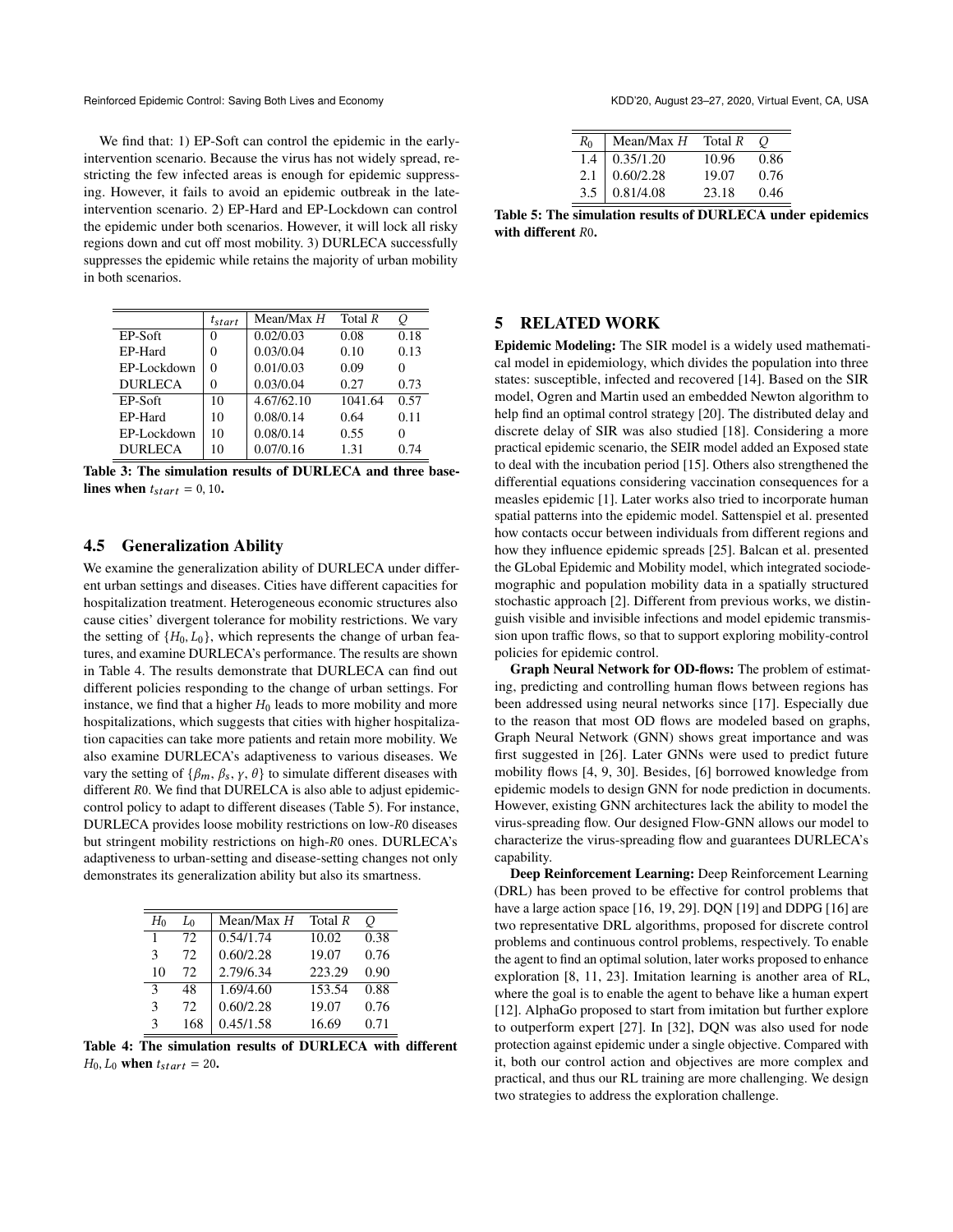KDD'20, August 23–27, 2020, Virtual Event, CA, USA

#### 6 FUTURE RESEARCH AND CONCLUSION

A series of problems ask for future study on smart-and-privacyprotected epidemic control while DURLECA can be the framework. In this research, we do not consider the uncertainty of mobility and epidemic information when DURLECA explores epidemic policies. It asks for future work to explore the algorithm for searching a robust policy when the information is uncertain. A practical policy has to be robust even if there exist errors in the input data.

To conclude, this research demonstrates a sequence of important facts, which broaden the vision of human society for epidemic control and are listed below:

- Private data is dispensable because restricting the aggregated inter-regional mobility sufficiently lowers the probability of infectious people's movement and thus suppresses the risk of epidemic transmission.
- Resolving the life-or-economy dilemma of epidemic control must allow dynamic and customized regional policies.
- The powerfulness of our GNN-enhanced RL in epidemic control manifests that field knowledge is critical for AI-system architecture and valuable for neural network training.

In all, smart governance empowered by AI will protect future society from the loss of lives due to epidemics and the economic risk caused by epidemic control.

# ACKNOWLEDGEMENT

This work was supported in part by The National Key Research and Development Program of China under grant 2018YFB1800804, the National Nature Science Foundation of China under U1936217, 61971267, 61972223, 61941117, 61861136003, Beijing Natural Science Foundation under L182038, Beijing National Research Center for Information Science and Technology under 20031887521, research fund of Tsinghua University - Tencent Joint Laboratory for Internet Innovation Technology, and The Information Core Technology Center at Institute for Interdisciplinary.

#### **REFERENCES**

- <span id="page-7-16"></span>[1] Linda JS Allen. [n.d.]. An Introduction to Mathematical Biology. 2007. *ISBN* 10 ([n. d.]), 0–13.
- <span id="page-7-0"></span>[2] Duygu Balcan, Bruno Gonçalves, Hao Hu, José J Ramasco, Vittoria Colizza, and Alessandro Vespignani. 2010. Modeling the spatial spread of infectious diseases: The GLobal Epidemic and Mobility computational model. *Journal of computational science* 1, 3 (2010), 132–145.
- <span id="page-7-3"></span>[3] Suborna Barua et al. 2020. Understanding Coronanomics: The economic implications of the coronavirus (COVID-19) pandemic. *SSRN Electronic Journal https://doi org/10/ggq92n* (2020).
- <span id="page-7-20"></span>[4] Di Chai, Leye Wang, and Qiang Yang. 2018. Bike flow prediction with multi-graph convolutional networks. (2018), 397–400.
- <span id="page-7-6"></span>[5] Hyunghoon Cho, Daphne Ippolito, and Yun William Yu. 2020. Contact tracing mobile apps for COVID-19: Privacy considerations and related trade-offs. *arXiv preprint arXiv:2003.11511* (2020).
- <span id="page-7-23"></span>[6] Tyler Derr, Yao Ma, Wenqi Fan, Xiaorui Liu, Charu Aggarwal, and Jiliang Tang. 2020. Epidemic Graph Convolutional Network. In *Proceedings of the 13th International Conference on Web Search and Data Mining*. 160–168.
- <span id="page-7-4"></span>[7] Luca Ferretti, Chris Wymant, Michelle Kendall, Lele Zhao, Anel Nurtay, Lucie Abeler-Dörner, Michael Parker, David Bonsall, and Christophe Fraser. 2020. Quantifying SARS-CoV-2 transmission suggests epidemic control with digital contact tracing. *Science* 368, 6491 (2020).
- <span id="page-7-26"></span>[8] Meire Fortunato, Mohammad Gheshlaghi Azar, Bilal Piot, Jacob Menick, Ian Osband, Alex Graves, Vlad Mnih, Remi Munos, Demis Hassabis, Olivier Pietquin, et al. 2017. Noisy networks for exploration. *arXiv preprint arXiv:1706.10295* (2017).
- <span id="page-7-21"></span>[9] Xu Geng, Yaguang Li, Leye Wang, Lingyu Zhang, Qiang Yang, Jieping Ye, and Yan Liu. 2019. Spatiotemporal multi-graph convolution network for ridehailing demand forecasting. In *Proceedings of the AAAI Conference on Artificial Intelligence*, Vol. 33. 3656–3663.
- <span id="page-7-12"></span>[10] Will Hamilton, Zhitao Ying, and Jure Leskovec. 2017. Inductive representation learning on large graphs. In *Advances in neural information processing systems*. 1024–1034.
- <span id="page-7-27"></span>[11] Peter Henderson, Riashat Islam, Philip Bachman, Joelle Pineau, Doina Precup, and David Meger. 2018. Deep reinforcement learning that matters. In *Thirty-Second AAAI Conference on Artificial Intelligence*.
- <span id="page-7-28"></span>[12] Ahmed Hussein, Mohamed Medhat Gaber, Eyad Elyan, and Chrisina Jayne. 2017. Imitation Learning: A Survey of Learning Methods. *ACM Comput. Surv.* 50, 2, Article 21 (April 2017), 35 pages.<https://doi.org/10.1145/3054912>
- <span id="page-7-31"></span>[13] James Holland Jones. [n.d.]. Notes on R0. ([n.d.]).
- <span id="page-7-8"></span>[14] William Ogilvy Kermack and Anderson G McKendrick. 1927. A contribution to the mathematical theory of epidemics. *Proceedings of the royal society of london. Series A, Containing papers of a mathematical and physical character* 115, 772 (1927), 700–721.
- <span id="page-7-9"></span>[15] Michael Y Li and James S Muldowney. 1995. Global stability for the SEIR model in epidemiology. *Mathematical biosciences* 125, 2 (1995), 155–164.
- <span id="page-7-10"></span>[16] Timothy P Lillicrap, Jonathan J Hunt, Alexander Pritzel, Nicolas Heess, Tom Erez, Yuval Tassa, David Silver, and Daan Wierstra. 2015. Continuous control with deep reinforcement learning. *arXiv preprint arXiv:1509.02971* (2015).
- <span id="page-7-18"></span>[17] Mussone Lorenzo and Matteucci Matteo. 2013. OD matrices network estimation from link counts by neural networks. *Journal of Transportation Systems Engineering and Information Technology* 13, 4 (2013), 84–92.
- <span id="page-7-15"></span>[18] C Connell McCluskey. 2010. Complete global stability for an SIR epidemic model with delay—distributed or discrete. *Nonlinear Analysis: Real World Applications* 11, 1 (2010), 55–59.
- <span id="page-7-24"></span>[19] Volodymyr Mnih, Koray Kavukcuoglu, David Silver, Andrei A Rusu, Joel Veness, Marc G Bellemare, Alex Graves, Martin Riedmiller, Andreas K Fidjeland, Georg Ostrovski, et al. 2015. Human-level control through deep reinforcement learning. *Nature* 518, 7540 (2015), 529–533.
- <span id="page-7-14"></span>[20] P Ogren and CF Martin. 2000. Optimal vaccination strategies for the control of epidemics in highly mobile populations. In *Proceedings of the 39th IEEE Conference on Decision and Control (Cat. No. 00CH37187)*, Vol. 2. IEEE, 1782– 1787.
- <span id="page-7-5"></span>[21] Nuria Oliver, Aleksandar Matic, and Enrique Frias-Martinez. 2015. Mobile network data for public health: opportunities and challenges. *Frontiers in public health* 3 (2015), 189.
- <span id="page-7-30"></span>[22] Matthias Plappert. 2016. keras-rl. [https://github.com/keras-rl/keras-rl.](https://github.com/keras-rl/keras-rl)
- <span id="page-7-11"></span>[23] Matthias Plappert, Rein Houthooft, Prafulla Dhariwal, Szymon Sidor, Richard Y Chen, Xi Chen, Tamim Asfour, Pieter Abbeel, and Marcin Andrychowicz. 2017. Parameter space noise for exploration. *arXiv preprint arXiv:1706.01905* (2017).
- <span id="page-7-1"></span>[24] Chiara Poletto, Michele Tizzoni, and Vittoria Colizza. 2012. Heterogeneous length of stay of hosts' movements and spatial epidemic spread. *Scientific reports* 2 (2012), 476.
- <span id="page-7-17"></span>[25] Lisa Sattenspiel, Klaus Dietz, et al. 1995. A structured epidemic model incorporating geographic mobility among regions. *Mathematical biosciences* 128, 1 (1995), 71–92.
- <span id="page-7-19"></span>[26] Franco Scarselli, Marco Gori, Ah Chung Tsoi, Markus Hagenbuchner, and Gabriele Monfardini. 2009. The Graph Neural Network Model. *IEEE Transactions on Neural Networks* 20, 1 (2009), 61–80.
- <span id="page-7-13"></span>[27] David Silver, Aja Huang, Chris J. Maddison, Arthur Guez, Laurent Sifre, George van den Driessche, Julian Schrittwieser, Ioannis Antonoglou, Vedavyas Panneershelvam, Marc Lanctot, Sander Dieleman, Dominik Grewe, John Nham, Nal Kalchbrenner, Ilya Sutskever, Timothy P. Lillicrap, Madeleine Leach, Koray Kavukcuoglu, Thore Graepel, and Demis Hassabis. 2016. Mastering the game of Go with deep neural networks and tree search. *Nature* 529 (2016), 484–489.
- <span id="page-7-7"></span>[28] C Timberg, D Harwell, and A Safarpour. 2020. Most Americans are not willing or able to use an app tracking coronavirus infections. That'sa problem for Big Tech's plan to slow the pandemic. *Washington Post. Retrieved from https://www. washingtonpost. com/technology/2020/04/29/most-americans-are-not-willing-orable-use-an-app-tracking-coronavirus-infections-thats-problem-big-techs-planslow-pandemic* (2020).
- <span id="page-7-25"></span>[29] Hado Van Hasselt, Arthur Guez, and David Silver. 2016. Deep reinforcement learning with double q-learning. In *Thirtieth AAAI conference on artificial intelligence*.
- <span id="page-7-22"></span>[30] Yuandong Wang, Hongzhi Yin, Hongxu Chen, Tianyu Wo, Jie Xu, and Kai Zheng. 2019. Origin-destination matrix prediction via graph convolution: a new perspective of passenger demand modeling. In *Proceedings of the 25th ACM SIGKDD International Conference on Knowledge Discovery & Data Mining*. 1227–1235.
- <span id="page-7-2"></span>[31] Amy Wesolowski, Nathan Eagle, Andrew J Tatem, David L Smith, Abdisalan M Noor, Robert W Snow, and Caroline O Buckee. 2012. Quantifying the impact of human mobility on malaria. *Science* 338, 6104 (2012), 267–270.
- <span id="page-7-29"></span>[32] Arie Wahyu Wijayanto and Tsuyoshi Murata. 2019. Effective and scalable methods for graph protection strategies against epidemics on dynamic networks. *Applied Network Science* 4, 1 (2019), 18.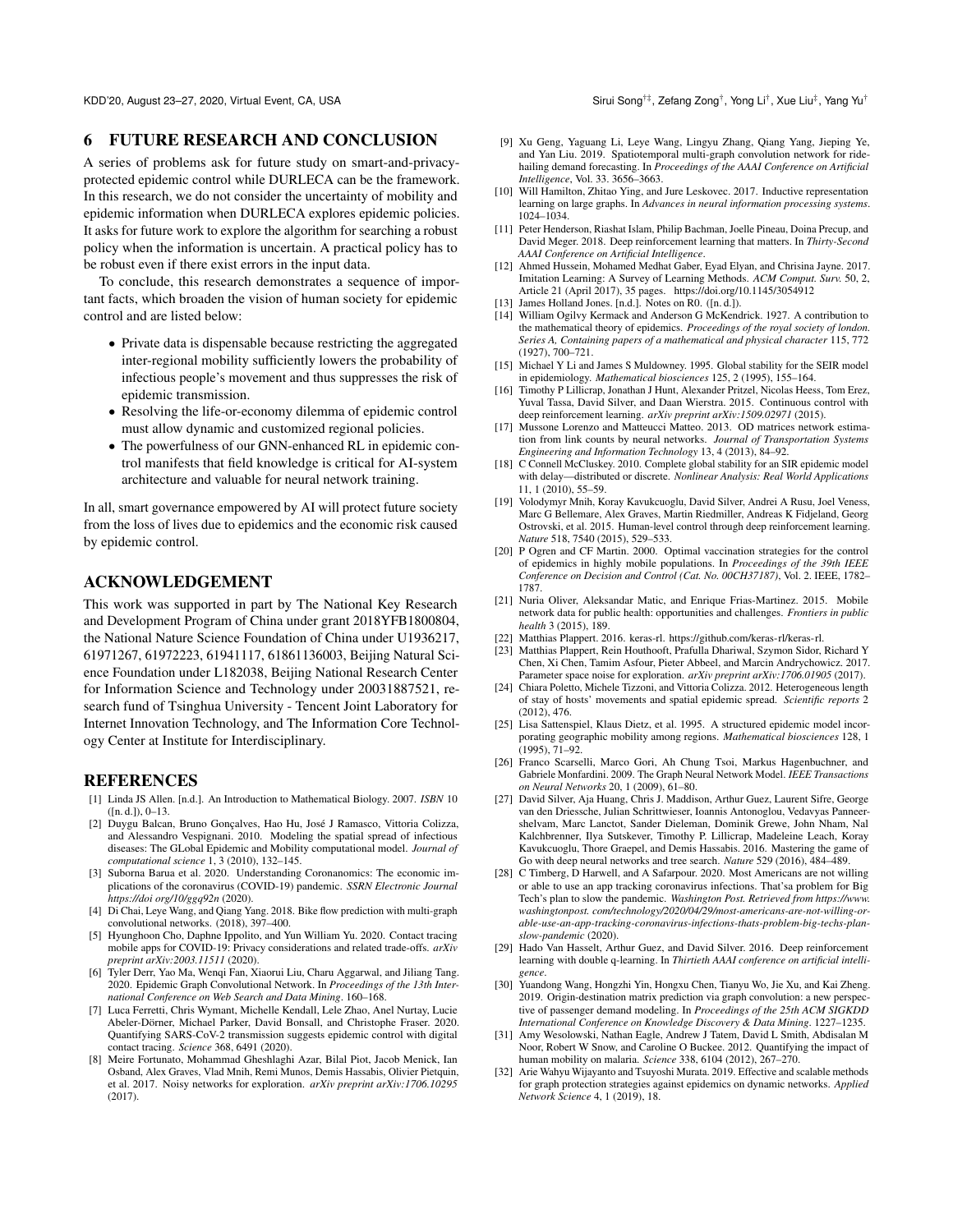# A NOTATION SUMMARY

| Term/Notation                          | Definition                                                                                                  |
|----------------------------------------|-------------------------------------------------------------------------------------------------------------|
| superscript $\tau$                     | At time step $\tau$ .                                                                                       |
| subscript d                            | The original demand without restrictions.                                                                   |
| subscript $p$                          | With restriction $p$ .                                                                                      |
| subscript $i, j$                       | Region index                                                                                                |
| $M_{*}^{\tau}$                         | The mobility. A matrix.                                                                                     |
|                                        | The OD flow from $i$ to $j$ . A scalar.                                                                     |
| $M_{*,i,j}^{\tau}$<br>$M_{*,i}^{\tau}$ | $\sum_j M_{*,i,j}^{\tau}$ . The out-flow from <i>i</i> . A scalar.                                          |
| $\overline{M}_{*,i}$                   | $\frac{1}{T} \sum_{\tau} M_{*,i}^{\tau}$ . The mean out-flow from <i>i</i> . A scalar.                      |
| $Q_i^{\tau}$                           | $\frac{M_{p,i}^{\tau}}{M_{j,i}^{\tau}}$ . The region quota rate. A scalar.                                  |
| $O^{\tau}$                             | $\frac{p,i}{\sigma^2}$ . The city quota rate. A scalar.<br>$\overline{\Sigma_i} M_{d,i}^{\tau}$             |
|                                        | $\sum_{\tau}^{L_i} \frac{\sum_{i}^{u_i} M_{p,i}^{\tau}}{M_{p,i}^{\tau}}$<br>The total quota rate. A scalar. |

Table 6: The summary of mobility-related notations. Subscript  $*$  can be either d or  $p$ .

# B EXPERIMENT SETTINGS AND REPRODUCIBILITY

#### B.1 Dataset

We list the dataset details in Table [7,](#page-8-0) where  $P_{move}$  counts the mean probability for an individual to move in one hour.

<span id="page-8-0"></span>

|                             | City Regions Mean Population $P_{move}$ Duration |               |
|-----------------------------|--------------------------------------------------|---------------|
| Beijing $17 \times 19$ 1686 |                                                  | 0.18 744 Days |

Table 7: The summary of the prolonged dataset.

Privacy and ethical concerns: We have taken the following procedures to address privacy and ethical concerns. First, all of the researchers have been authorized by the data provider to utilize the data for research purposes only. Second, the data is completely anonymized. Third, we store all the data in a secured off-line server.

#### B.2 Implementation Details

Without the loss of generality, we set the moving transmission rate  $\beta^m = \frac{3}{24}$ , the staying transmission rate  $\beta^s = \frac{0.1}{24}$ , the hospitalized rate  $\gamma = \frac{0.3}{24}$  and the recover rate  $\theta = \frac{0.3}{24}$ . Without intervention, the estimated basic reproduction rate  $R_0$  is 2.1 at the initial stage of the epidemic. For the reward, we mainly set  $\lambda = 0.99, L_0 = 72, H_0 =$  $3, k_h = 1$ . For the pseudo expert, we set  $X_h = 1, X_l = 168$ . For the extreme point threshold, we set  $I_t = 100$ ,  $L_t = 336$ .

During training, we randomly initialize an epidemic state at the start of each episode. We train DURLECA for 400,000 steps, using Adam optimizer with the learning rate as 0.0001. During testing, we fix one epidemic-initialization setting and compare different baselines. Considering the randomness of training, we train DURLECA with different random seeds 5 times for each set of configurations, and choose the one that achieves the best episode reward to report as the result.

We mainly implement DURLECA based on Keras-RL [\[22\]](#page-7-30) with our modifications.

#### $B.3$  Disease  $R0$

In a classical SIR model, the basic reproduction rate  $R0$  is calculated as  $R0 = \frac{\beta}{V}$  [\[13\]](#page-7-31). In our model, as the infection has been divided into two parts, we estimate an averaged  $\bar{\beta}$  over  $\beta_m$  and  $\beta_s$  according to their corresponding population size,

$$
\overline{\beta} = P_{move} \beta_m + (1 - P_{move}) \beta_s. \tag{21}
$$

Then we estimate  $R0 = \frac{\overline{\beta}}{v}$ .

In Section 4.5, we vary the setting of  $\{\beta_m, \beta_s\}$  and keep  $\{\gamma, \theta\}$ the same. To make a fair comparison, we also vary  $t_{start}$  for each simulated disease to make sure the city has nearly the same number of hospitalized people when we start the intervention. For  $R0 = 1.4$ , we set  $\{\beta_m = 1.9, \beta_s = 0.1, t_{start} = 45\}$ . For  $R_0 = 2.1$ , we set  ${\beta_m = 3, \beta_s = 0.1, t_{start} = 20}.$  For  $R0 = 3.5$ , we set  ${\beta_m = 5, \beta_s = 1}$  $0.2, t_{start} = 10$ .

#### C ABLATION STUDY

To evaluate the effectiveness of our proposed Flow-GNN and RL exploration strategies, we conduct ablation studies in this section.

GNN-Baselines: To evaluate the effectiveness of our proposed Flow-GNN, we use the well known GraphSageConv layer [\[10\]](#page-7-12) and our modified GraphSageConv layer to replace the proposed Flow-GNN layer in the actor network and the critic network. We name the two baselines as GNN-Mean and GNN-Softmax.

The layer calculation of GNN-Mean follows Equation [\(22\)](#page-8-1):

<span id="page-8-1"></span>
$$
f_i^k = \sigma(W^k(f_i^{k-1}, \frac{1}{N(i)} \sum_{j \in N(i)} f_j^{k-1}) + B^k),
$$
 (22)

where  $N(i)$  denotes the connected regions of i.

The layer calculation of GNN-Softmax follows Equation [\(23\)](#page-8-2):

<span id="page-8-2"></span>
$$
w_{j,i} = \frac{exp(M_{*,j,i}^{\tau+k-1})}{\sum_{j \in N(i)} exp(M_{*,j,i}^{\tau+k-1})},
$$
  

$$
f_i^k = \sigma(W^k(f_i^{k-1}, \sum_{j \in N(i)} w_{j,i} f_j^{k-1}) + B^k).
$$
 (23)

RL-Baselines: To evaluate the effectiveness of our RL exploration strategies, we remove the pseudo-expert strategy and the avoiding-extreme-points strategy, respectively. We refer to the two baselines as RL-NoEP and RL-NoThre.

<span id="page-8-3"></span>

|                 | Mean/Max $H$ | Total R | O    | 20%      | 20% |
|-----------------|--------------|---------|------|----------|-----|
| No Intervention | 27.21/157.55 | 1069.29 |      |          |     |
| GNN-Mean        |              |         |      |          |     |
| GNN-Softmax     | 0.53/1.88    | 7.79    | 0.06 | 26       | 28  |
| RL-NoEP         | 0.41/1.45    | 5.87    | 0.00 | 27       | 27  |
| RL-NoThre       | 1.43/3.68    | 86.82   | 0.75 | $\Omega$ | Q   |
| <b>DURLECA</b>  | 0.60/2.28    | 19.07   | በ 76 |          |     |

Table 8: Ablation study when  $t_{start} = 20$ .